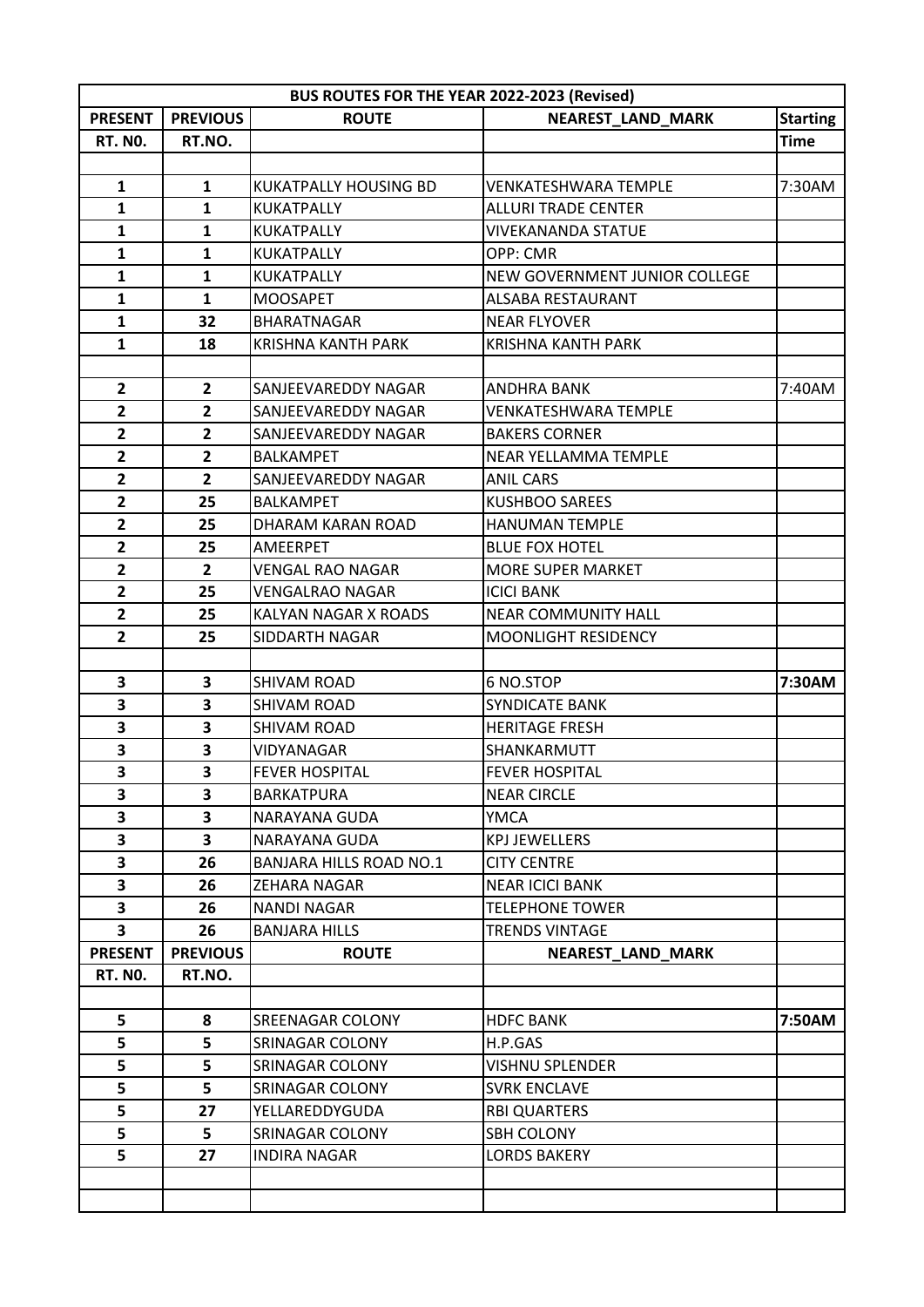| 6                       | 1                       | PANDURANGA NAGAR                      | VASAVI BRINDAVANAM GATE NO.1                             | 7:45AM |
|-------------------------|-------------------------|---------------------------------------|----------------------------------------------------------|--------|
| 6                       | 1                       | <b>MOTI NAGAR</b>                     | SRI HARSHA ENCLAVE                                       |        |
| 6                       | 6                       | <b>MOTINAGAR</b>                      | E-SEVA                                                   |        |
| 6                       | 6                       | <b>MOTI NAGAR X ROADS</b>             | <b>MORE SUPER MARKET</b>                                 |        |
|                         |                         |                                       |                                                          |        |
|                         |                         |                                       |                                                          |        |
| $\overline{\mathbf{z}}$ | $\overline{7}$          | <b>TRIMULGHERRY</b>                   | Hanuman Temple                                           | 7:30AM |
| $\overline{\mathbf{z}}$ | $\overline{\mathbf{z}}$ | TRIMULGHERRY                          | <b>GHANSHYAM SUPER MARAKET</b>                           |        |
| $\overline{\mathbf{z}}$ | $\overline{7}$          | <b>WEST MARREDPALLY</b>               | <b>AOC CENTRE</b>                                        |        |
| $\overline{7}$          | $\overline{7}$          | <b>WEST MARREDPALLY</b>               | VIJAYA BANK                                              |        |
| $\overline{\mathbf{z}}$ | $\overline{\mathbf{z}}$ | <b>PARADE GROUNDS</b>                 | <b>PARADE GROUNDS</b>                                    |        |
| $\overline{\mathbf{z}}$ | $\overline{7}$          | PARADISE                              | <b>ANAND THEATRE</b>                                     |        |
| $\overline{\mathbf{z}}$ | $\overline{\mathbf{z}}$ | <b>PARADISE</b>                       | PIZZAHUT                                                 |        |
| $\overline{\mathbf{z}}$ | $\overline{7}$          | <b>BEGUMPET</b>                       | POLICE LINE                                              |        |
|                         |                         |                                       |                                                          |        |
|                         |                         |                                       |                                                          |        |
| 8                       | 8                       | KHAIRATABAD                           | PETROL BUNK                                              | 7:35AM |
| 8                       | 35                      |                                       | SOMAJIGUDA DILKUSH GUEST HSOMAJIGUDA DILKUSH GUEST HOUSE |        |
| 8                       | 35                      | SOMAJIGUDA                            | OPP: KATRIYA HOTEL                                       |        |
| 8                       | 35                      | SOMAJIGUDA                            | HERO HONDA SHOWROOM                                      |        |
| 8                       | 35                      | SOMAJIGUDA                            | OPP: AMRUTHA MALL/SIGNAL                                 |        |
| 8                       | 35                      | PUNJAGUTTA                            | <b>JOY ALUKKAS</b>                                       |        |
| 8                       | 35                      | PUNJAGUTTA                            | HIMALAYA BOOK DEPOT                                      |        |
| 8                       | 35                      | <b>SREENAGAR COLONY</b>               | <b>RATNADEEP</b>                                         |        |
| 8                       | 35                      | SREENAGAR COLONY                      | STEEL & MINES                                            |        |
|                         |                         |                                       |                                                          |        |
| 8                       | 5                       | JUBILEE HIILS RD NO 10                | J HIILS RD NO(10) VACS BAKERY                            |        |
| <b>PRESENT</b>          | <b>PREVIOUS</b>         | <b>ROUTE</b>                          | <b>NEAREST_LAND_MARK</b>                                 |        |
| <b>RT. NO.</b>          | RT.NO.                  |                                       |                                                          |        |
|                         |                         |                                       |                                                          |        |
|                         |                         |                                       |                                                          |        |
|                         |                         |                                       | DREAM VALLEY)(KVB, THARUNI                               |        |
| 9                       | 9                       | <b>MANIKONDA</b>                      | <b>SUPER MARKET)</b>                                     | 7:40AM |
| 9                       | 9                       | <b>FILM NAGAR</b>                     | <b>NEAR SAIBABA STATUE</b>                               |        |
| 9                       | 9                       | <b>JUBILEE HILLS</b>                  | BHARATIYA VIDYA BHAVAN                                   |        |
| 9                       | 9                       | <b>JOURNALISTS COLONY</b>             | RTC BUS STOP                                             |        |
|                         |                         |                                       |                                                          |        |
|                         |                         |                                       |                                                          |        |
|                         |                         |                                       |                                                          |        |
| 10                      | 33                      | <b>HIGH TECH CITY</b>                 | MY HOME NAWADWEEPA                                       | 7:45am |
| 10                      | 33                      | <b>HIGH TECH CITY</b>                 | SILICON TOWERS / RAMA TEMPLE                             |        |
| 10                      | 10                      | <b>MADHAPUR</b>                       | <b>IMAGE HOSPITAL</b>                                    |        |
| 10                      | 10                      | <b>MADHAPUR</b>                       | MY BLISS HOTEL                                           |        |
| 10                      | 10                      | <b>MADHAPUR</b>                       | <b>SWATHI HIGH SCHOOL</b>                                |        |
| 10                      | 10                      | <b>MADHAPUR</b>                       | AYYAPPA SOCIETY- MCR COMPLEX                             |        |
| 10                      | 10                      | <b>MADHAPUR</b>                       | AYYAPPA SOCIETYCGR SCHOOL                                |        |
|                         |                         |                                       |                                                          |        |
|                         |                         |                                       |                                                          |        |
|                         |                         |                                       |                                                          |        |
| 11<br>11                | 11<br>11                | <b>STATE HOME</b><br><b>KK TOWERS</b> | <b>STATE HOME</b><br><b>KK TOWERS</b>                    | 7:50AM |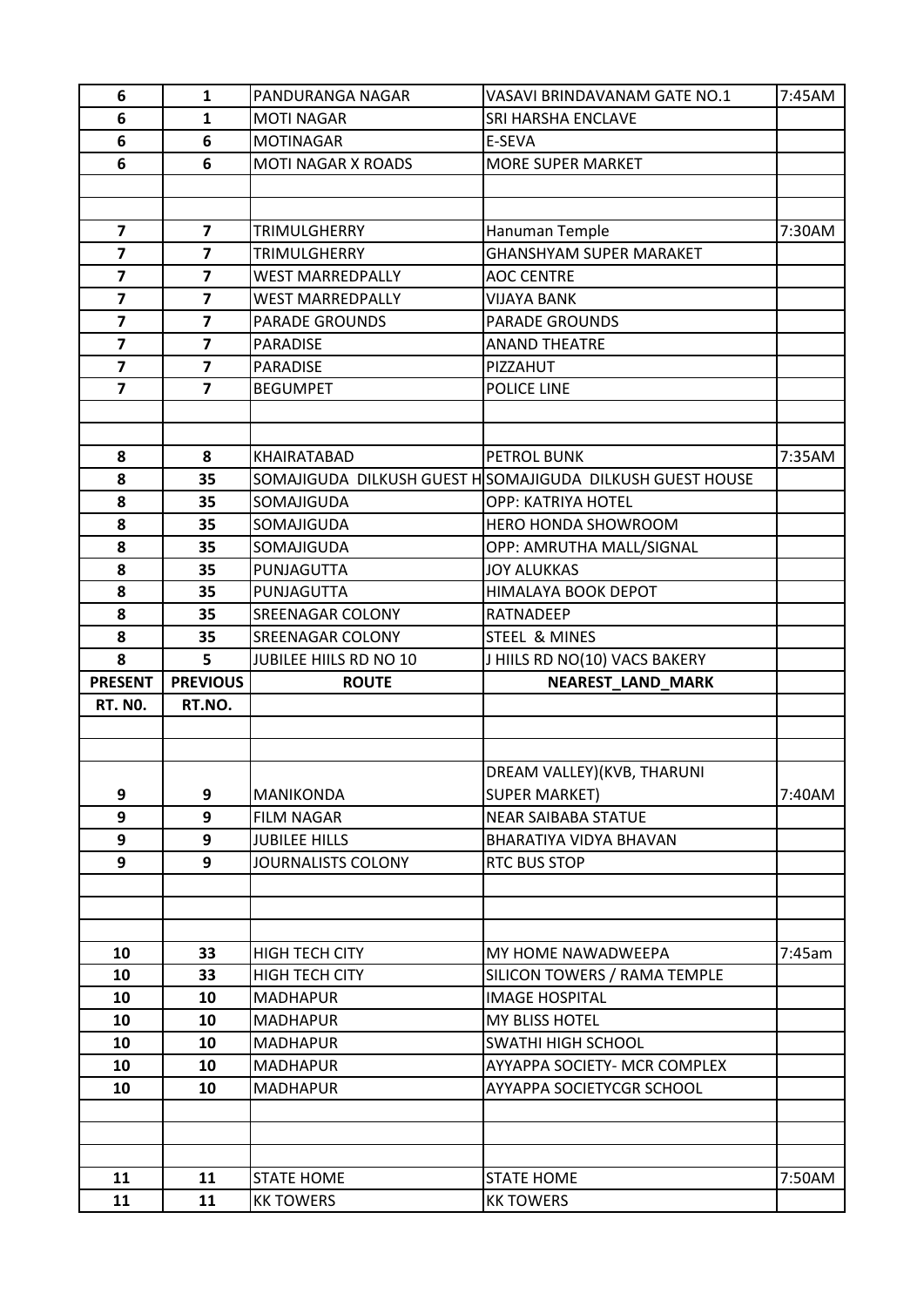| 11             | 27              | <b>MADHURA NAGAR</b>             | <b>HERITAGE FRESH</b>                         |        |
|----------------|-----------------|----------------------------------|-----------------------------------------------|--------|
| 11             | 4               | <b>GANAPATHI COMPLEX</b>         | <b>GANAPATHI COMPLEX</b>                      |        |
| 11             | 4               | YOUSUFGUUDA BASTI                | <b>NEAR DELICIOUS BAKERY</b>                  |        |
| 11             | 22              | YOUSUFGUDA CHECK POST            | <b>NEAR GOVERNMENT SCHOOL</b>                 |        |
|                |                 |                                  |                                               |        |
|                |                 |                                  |                                               |        |
|                |                 |                                  |                                               |        |
| 12             | 12              | PADMARAONAGAR                    | <b>NEAR PARK</b>                              | 7:30AM |
| 12             | 12              | <b>MUSHEERABAD X ROADS</b>       | <b>MUSHEERABAD X ROADS</b>                    |        |
| 12             | 12              | <b>RTC X ROADS</b>               | <b>RTC X ROADS</b>                            |        |
| 12             | 12              | <b>ASHOK NAGAR</b>               | SAHARA BAKERY                                 |        |
| 12             | 12              | ASHOKNAGAR                       | <b>CROSS ROADS</b>                            |        |
| 12             | 12              | <b>DOMALGUDA</b>                 | <b>NTR STADIUM</b>                            |        |
| 12             | 12              | <b>TANK BUND</b>                 | MCH OFFICE / LIBERTY                          |        |
| 12             | 12              | KAMALAPAURI COLONY               | <b>RISHABH MARBLES</b>                        |        |
|                |                 |                                  |                                               |        |
|                |                 |                                  |                                               |        |
| <b>PRESENT</b> | <b>PREVIOUS</b> | <b>ROUTE</b>                     | NEAREST_LAND_MARK                             |        |
| <b>RT. NO.</b> | RT.NO.          |                                  |                                               |        |
|                |                 |                                  |                                               |        |
| 15             | 15              | LAKSHMI NAGAR                    | OPP: LAKSHMI TOWERS                           | 7:30AM |
| 15             | 15              | <b>GUDIMALKAPUR</b>              | ANUSHA SUPER MARKET                           |        |
| 15             | 15              | <b>GUDIMALKAPUR</b>              | SAI BABA TEMPLE                               |        |
| 15             | 15              | <b>GUDIMALKAPUR</b>              | MNR SCHOOL OF EXCELLENCE                      |        |
| 15             | 15              | MEHDIPATNAM LIC COLONY           | <b>NEEHARIKA HOSPITALS</b>                    |        |
| 15             | 15              | <b>MEHDIPATNAM</b>               | <b>FOOD WORLD</b>                             |        |
| 15             | 15              | MEHDIPATNAM LIC COLONY           | SAI PRIYA APARTMENTS                          |        |
| 15             | 15              | <b>MEHDIPATNAM</b>               | AMBA THEATRE                                  |        |
| 15             | 15              | MEHDIPATNAM                      | <b>BALAJI GRAND BAZAR</b>                     |        |
| 15             | 15              | <b>BANJARA HILLS - RD NO. 12</b> | <b>KAMAN</b>                                  |        |
| 15             | 15              | BANJARA HILLS - RD NO. 12        | <b>JAGANNATH TEMPLE</b>                       |        |
| 15             | 15              | <b>JUBILEE HILLS</b>             | APPOLLO HOSPITAL ROAD                         |        |
|                |                 |                                  |                                               |        |
|                |                 |                                  |                                               |        |
|                |                 |                                  |                                               |        |
| 18             | 18              | <b>BALKAMPET</b>                 | BEFORE YELLAMMA TEMPLE                        | 7:40AM |
| 18             | 18              | SANATH NAGAR                     | POLICE STATION                                |        |
| 18             | 18              | SANATH NAGAR                     | <b>NEAR VOLTAS</b>                            |        |
| 18             | 18              | ERRAGADDA                        | <b>GOKUL THEATRE</b>                          |        |
| 18             | 18              | ERRAGADDA                        | <b>RYTHU BAZAR</b>                            |        |
| 18             | 14              | KALYAN NAGAR PHASE-I             | VIKASPURI(SUNRICH HOSPITAL)                   |        |
| 18             | 14              | KALYAN NAGAR PHASE-I             | <b>CENTRAL BANK</b>                           |        |
| 18             | 18              | KALYAN NAGAR PHASE-I             | <b>CENTRAL BANK ATM</b>                       |        |
|                |                 |                                  |                                               |        |
|                |                 |                                  |                                               |        |
|                | 19              | <b>MOTINAGAR</b>                 |                                               |        |
| 19<br>19       | 19              | <b>MOTINAGAR</b>                 | <b>CRYSTAL BAKERY</b><br><b>FESTIVAL PARK</b> | 7:45AM |
|                |                 |                                  | <b>BHARGAVI HOSPITAL</b>                      |        |
| 19             | 19              | KALYAN NAGAR- PHASE-III          |                                               |        |
| 19             | 6               | KALYAN NAGAR- PHASE-III          | <b>JAISWAL HOSPITAL</b>                       |        |
| 19             | 19              | KALYAN NAGAR PHASE-III           | SREERAMNAGAR                                  |        |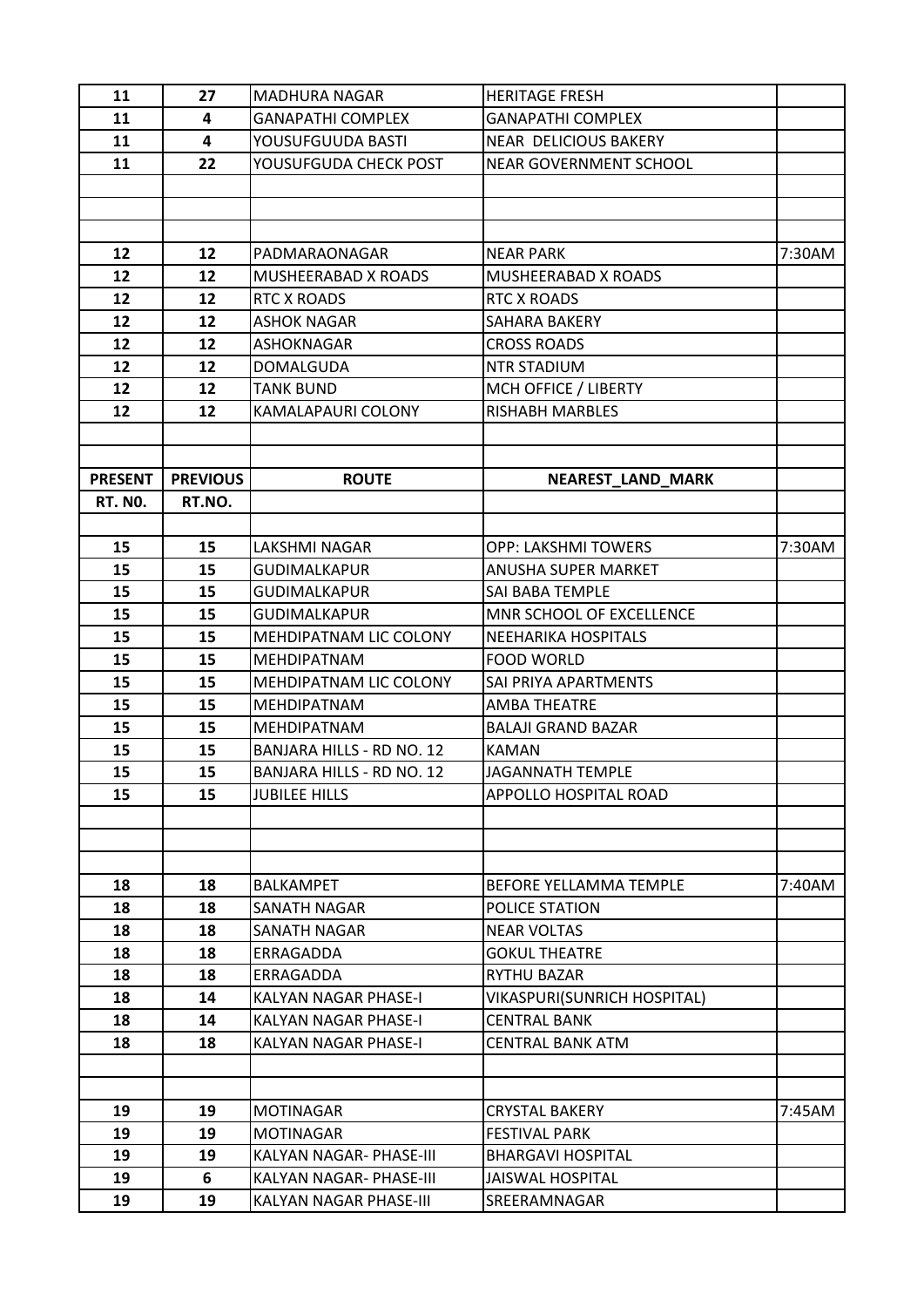| 19             | 19              | <b>REHMATNAGAR</b>             | <b>GURUDWARA</b>                                  |        |
|----------------|-----------------|--------------------------------|---------------------------------------------------|--------|
| 19             | 19              | <b>REHAMAT NAGAR</b>           | X ROADS                                           |        |
| 19             | 11              | <b>KRISHNA NAGAR</b>           | POPULAR SHOE MART                                 |        |
| 19             | 14              | <b>JUBILEE HILLS ROAD NO.2</b> | <b>JUBILEE HILLS ROAD NO.2</b>                    |        |
| 19             | 14              | <b>VENKATGIRI WATER TANK</b>   | VENKATGIRI WATER TANK                             |        |
| 19             | 14              | <b>HYLAM COLONY</b>            | <b>GAUTAMI VIDYA NIKETAN</b>                      |        |
|                |                 |                                |                                                   |        |
| <b>PRESENT</b> | <b>PREVIOUS</b> | <b>ROUTE</b>                   | <b>NEAREST_LAND_MARK</b>                          |        |
| <b>RT. NO.</b> | RT.NO.          |                                |                                                   |        |
|                |                 |                                |                                                   |        |
| 21             | 21              | <b>HYDER NAGAR</b>             | <b>RELIANCE FRESH</b>                             | 7:35AM |
| 21             | 21              | <b>HYDER NAGAR</b>             | <b>CBCID COLONY</b>                               |        |
| 21             | 21              | <b>MIYAPUR</b>                 | <b>CALVARY TEMPLE</b>                             |        |
| 21             | 21              | <b>MIYAPUR</b>                 | <b>NEAR POLICE STATION</b>                        |        |
| 21             | 21              | <b>KONDAPUR</b>                | <b>RTC BUS STOP</b>                               |        |
| 21             | 21              | <b>KONDAPUR</b>                | <b>HAVELI RESTAURANT</b>                          |        |
| 21             | 21              | <b>KONDAPUR</b>                | <b>SHILPA PARK</b>                                |        |
| 21             | 28              | MADHAPUR-AYYAPPA SOCIETY       | <b>MANHATTAN FURNITURE SHOP</b>                   |        |
| 21             | 28              | <b>WOOD X FURNITURE</b>        | WOOD X FURNITURE                                  |        |
|                |                 |                                |                                                   |        |
|                |                 |                                |                                                   |        |
| 22             | 22              | PANDURANGA NAGAR               | <b>RTC BUS STOP</b>                               | 7:45AM |
| 22             | 17              | <b>MOTINAGAR</b>               | <b>HANUMAN TEMPLE</b>                             |        |
| 22             | 17              | <b>MOTI NAGAR</b>              | <b>ROYAL GARDENS</b>                              |        |
| 22             | 17              | <b>MOTINAGAR</b>               | MOTINAGAR SIVA REDDY SWEETS                       |        |
| 22             | 17              | <b>RAJEEV NAGAR</b>            | MIDLAND BAKERY                                    |        |
| 22             | 22              | <b>RAJEEV NAGAR</b>            | <b>SPENCERS</b>                                   |        |
| 22             | 22              | <b>RAJIV NAGAR</b>             | NAGARJUNA SCHOOL                                  |        |
| 22             | 22              | RAJIV NAGAR                    | <b>BHAVANA ENCLAVE</b>                            |        |
| 22             | 22              | <b>RAJIV NAGAR</b>             | <b>WHITE HOUSE</b>                                |        |
|                |                 |                                |                                                   |        |
|                |                 |                                |                                                   |        |
| 24             | 24              | <b>BHEL GATE</b>               | <b>BHEL GATE</b>                                  | 7:30AM |
| 24             | 24              | CHANDANAGAR                    | <b>RTC BUS STOP</b>                               |        |
| 24             | 24              | GANGARAM<br><b>MADINAGUDA</b>  | <b>NEAR HANUMAN TEMPLE</b><br>HERO HONDA SHOWROOM |        |
| 24             | 24              |                                |                                                   |        |
|                |                 |                                |                                                   |        |
| 26             | 20              | <b>VENKATARAMANA COLONY</b>    | <b>BHAGAT SINGH STATUE</b>                        | 7:40AM |
| 26             | 20              | <b>VENKATARAMANA COLONY</b>    | POST OFFICE                                       |        |
| 26             | 20              | ANAND NAGAR COLONY             | <b>KRISHNA SUPER MARKET</b>                       |        |
| 26             | 26              | ANAND NAGAR COLONY             | <b>DURGA TEMPLE</b>                               |        |
| 26             | 20              | <b>ERRAMANZIL COLONY</b>       | <b>RTC BUS STOP</b>                               |        |
| 26             | 20              | PUNJAGUTTA                     | <b>NIMS BACK GATE</b>                             |        |
| 26             | 20              | <b>BANJARA HILS RD.NO.2</b>    | TV 9 OFFICE                                       |        |
| 26             | 20              | RD NO.3- BANJARA HILLS         | Q MART                                            |        |
| 26             | 26              | RD NO.3- BANJARA HILLS         | <b>MOSQUE</b>                                     |        |
|                |                 |                                |                                                   |        |
| <b>PRESENT</b> | <b>PREVIOUS</b> | <b>ROUTE</b>                   | <b>NEAREST_LAND_MARK</b>                          |        |
| <b>RT. NO.</b> | RT.NO.          |                                |                                                   |        |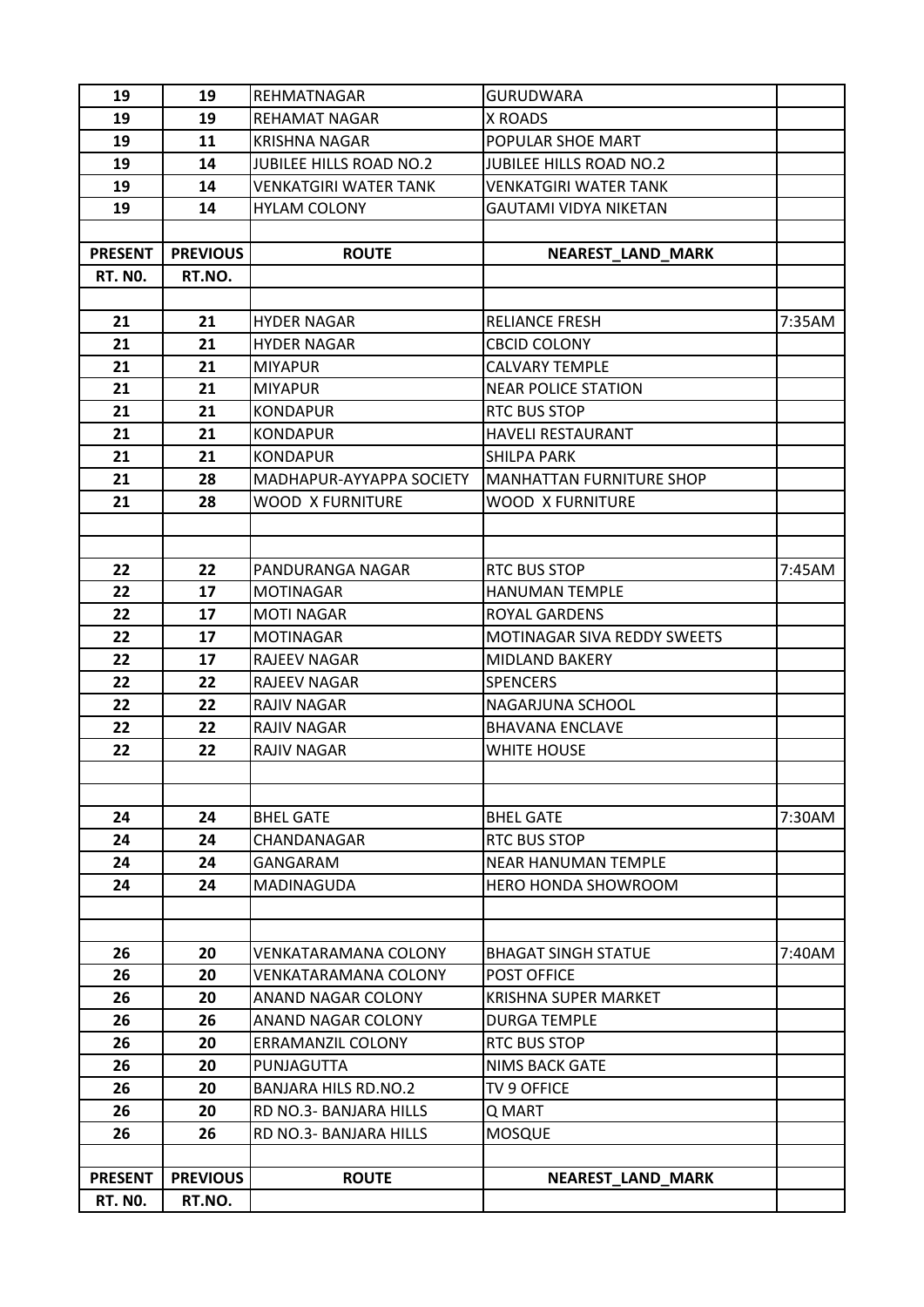| 28             | 28                      | <b>KPHB - VI PHASE</b>          | <b>VIGNAN PRABHA SCHOOL</b>         | 7:35AM |
|----------------|-------------------------|---------------------------------|-------------------------------------|--------|
| 28             | 28                      | <b>KPHB - VI PHASE</b>          | <b>CONGRESS OFFICE</b>              |        |
| 28             | 28                      | <b>KPHB - VI PHASE</b>          | PAVANI APARTMENTS                   |        |
| 28             | 28                      | <b>KPHB - VI PHASE</b>          | <b>PUMA</b>                         |        |
| 28             | 23                      | <b>MANJEERA MALL</b>            | <b>MANJEERA MALL</b>                |        |
| 28             | 23                      | <b>FORUM SUJANA MALL</b>        | <b>FORUM SUJANA MALL</b>            |        |
| 28             | 23                      | <b>MALAYASIAN TOWN SHIP</b>     | MALAYASIAN TOWN SHIP                |        |
|                |                         |                                 |                                     |        |
|                |                         |                                 |                                     |        |
|                |                         |                                 | O.U.COLONY (VENKATESHWARA           |        |
| 29             | 9                       | <b>SHAIKPET</b>                 | TEMPLE)                             | 7:35AM |
| 29             | 9                       | <b>TOWLICHOWKI</b>              | <b>GALAXY THEATRE -RTC BUS STOP</b> |        |
| 29             | 29                      | <b>VIJAYANAGAR COLONY</b>       | <b>ANDHRA BANK</b>                  |        |
| 29             | 29                      | <b>SHANTHI NAGAR</b>            | OPP: FOODWORLD                      |        |
| 29             | 29                      | <b>MASABTANK</b>                | <b>BALAJI GRAND BAZAR</b>           |        |
| 29             | 29                      | <b>BANJARA HILLS ROAD NO.12</b> | <b>SREEKRISHNA HOT CHIPS</b>        |        |
| 29             | 29                      | <b>BANJARA HILLS ROAD NO.12</b> | <b>IT TOWERS</b>                    |        |
| 29             | 29                      | <b>KAVURI HILLS</b>             | <b>STATE ART GALLERY</b>            |        |
|                |                         |                                 |                                     |        |
|                |                         |                                 |                                     |        |
| 30             | 7                       | <b>BEGUMPET</b>                 | <b>SHOPPERS STOP</b>                | 7:40AM |
| 30             | $\overline{\mathbf{z}}$ | <b>BEGUMPET</b>                 | <b>SHAMLAL BUILDINGS</b>            |        |
| 30             | $\overline{7}$          | <b>BEGUMPET</b>                 | <b>VARUN MOTORS</b>                 |        |
| 30             | 30                      | <b>BEGUMPET</b>                 | LIFE STYLE                          |        |
| 30             | 30                      | AMEERPET                        | LALBUNGALOW                         |        |
| 30             | 30                      | AMEERPET                        | <b>KANAKA DURGA TEMPLE</b>          |        |
| 30             | 30                      | AMEERPET                        | <b>OPP: BIG BAZAR</b>               |        |
| 30             | 30                      | PUNJAGUTTA COLONY               | NARYANA SCHOOL                      |        |
| 30             | 30                      | <b>SREENAGAR COLONY</b>         | POONAM RICE DEPOT                   |        |
| 30             | 30                      | <b>SREENAGAR COLONY</b>         | <b>AXIS BANK</b>                    |        |
| 30             | 3                       | SRINAGAR COLONY                 | <b>SATYA SAI</b>                    |        |
|                |                         |                                 |                                     |        |
|                |                         |                                 |                                     |        |
| 31             | 31                      | <b>KONDAPUR</b>                 | MAJIDBANDA(CHIREC ROAD)             | 7:40AM |
| 31             | 31                      | KOTHAGUDA X ROADS               | <b>TCS</b>                          |        |
| 31             | 34                      | <b>MADHAPUR</b>                 | <b>FORTUNE TOWERS</b>               |        |
| 31             | 34                      | <b>MADHAPUR</b>                 | <b>VIKRAM HOSPITAL</b>              |        |
|                |                         |                                 |                                     |        |
| <b>PRESENT</b> | <b>PREVIOUS</b>         | <b>ROUTE</b>                    | NEAREST_LAND_MARK                   |        |
| <b>RT. NO.</b> | RT.NO.                  |                                 |                                     |        |
|                |                         |                                 |                                     |        |
|                |                         |                                 |                                     |        |
| 32             | 32                      | <b>MOOSAPET</b>                 | <b>RAINBOW VISTAS</b>               | 7:40AM |
| 32             | 32                      | <b>MOOSAPET</b>                 | ANJANEYA NAGAR X ROADS              |        |
|                |                         |                                 |                                     |        |
|                |                         |                                 |                                     |        |
| 33             | 24                      | <b>MIYAPUR</b>                  | <b>ALLWYN JUNCTION</b>              | 7:40AM |
| 33             | 24                      | <b>MIYAPUR</b>                  | FCI GODOWNS                         |        |
|                |                         |                                 |                                     |        |